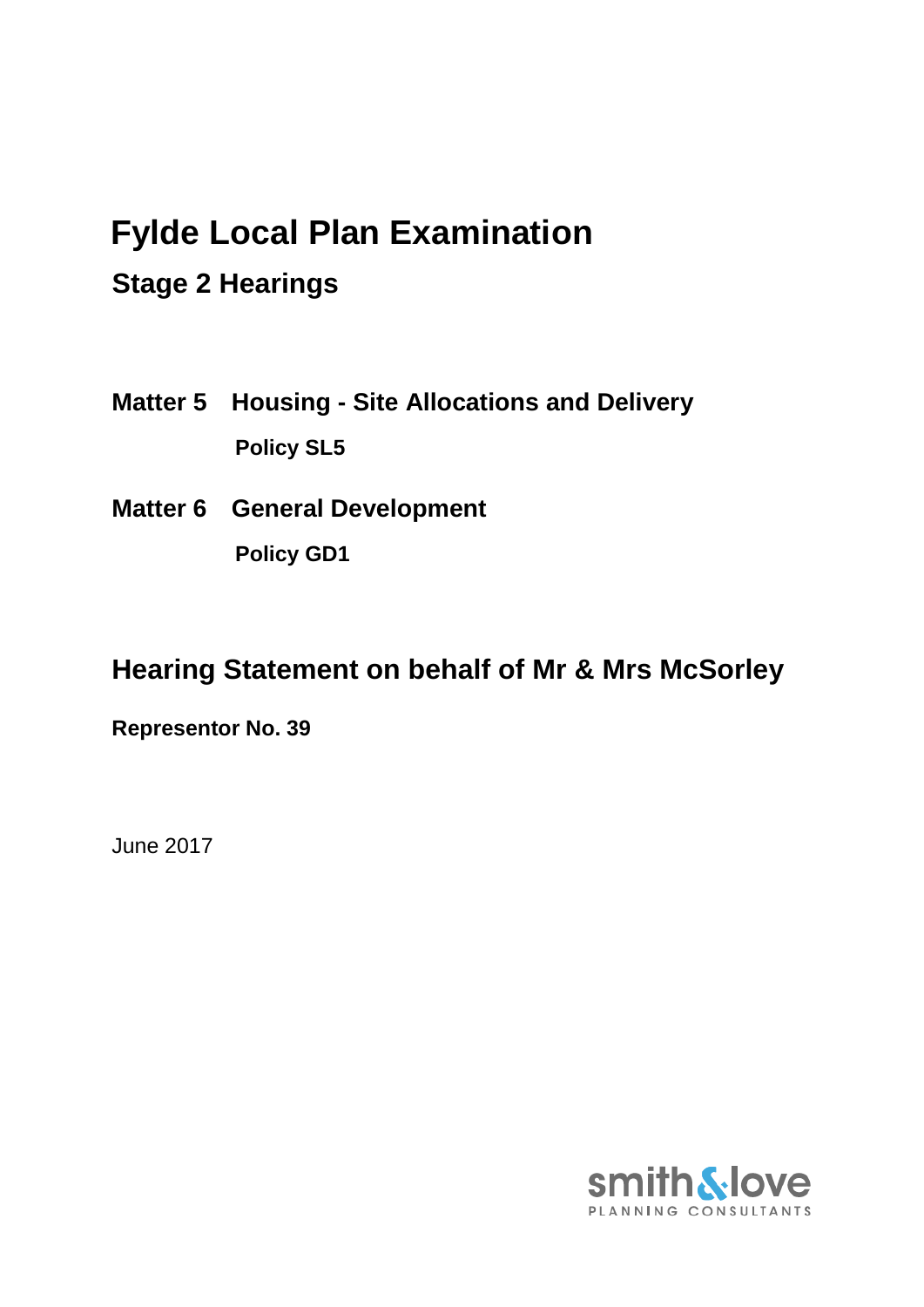### **1 Introduction**

- 1.1 This Hearing Statement is submitted on behalf of Mr & Mrs McSorley in connection with the proposed allocation of land for housing development at Site HS52 - Cobweb Barn, Oak Lane, Newton.
- 1.2 It responds to relevant questions set out in Matters 5 and 6 of the Inspector's Matters, Issues and Questions for the Stage 2 Hearings dated the 15<sup>th</sup> May 2017, and should be read in conjunction with the preceding representations submitted to the Publication version of the Local Plan on behalf of Mr & Mrs McSorley in September 2016.

#### **2 Matter 5: Housing - Site Allocations and Delivery**

*Issue Does the Plan set out a positively prepared strategy for the supply and delivery of housing that is justified, effective and consistent with national policy?* 

#### *Site Allocations - Policies SL1 - SL5*

- *Q7 Are the proposed housing site allocations in Policies SL1 - SL5 justified and deliverable? Are the delivery rates for the sites reasonable and achievable?*
- 2.1 Mr and Mrs McSorley made representations in support of the proposed housing allocation identified as Site HS52 Cobweb Barn, Oak Lane, Newton, and seeking its enlargement by including the rectangular area of land they own immediately south of the proposed allocation. They consider the additional area of their land should be included in the Local Plan as an extension to the proposed housing allocation to form a larger and more beneficial opportunity for sustainable new housing development to take place within Newton.
- 2.2 As a Tier 1 Larger Rural Settlement, Newton is a sustainable location for growth and has the physical and social infrastructure to support modest additional housing, as well as being an attractive residential area for both working families and retired and older people. There is acknowledged market interest in Newton and Mr and Mrs McSorley are committed to making their land available.
- 2.3 Mr and Mrs McSorley's land comprises two small paddocks, a stable and a riding arena and presumably, the Council assumed it was not available for development when drafting the proposed site allocation boundary, notwithstanding the fact the paddock and stable was included within SHLAA Site Ref. NE06. The land is available however, unused and surplus to Mr and Mrs McSorley's requirements, and they would not propose to erect replacement stable facilities elsewhere.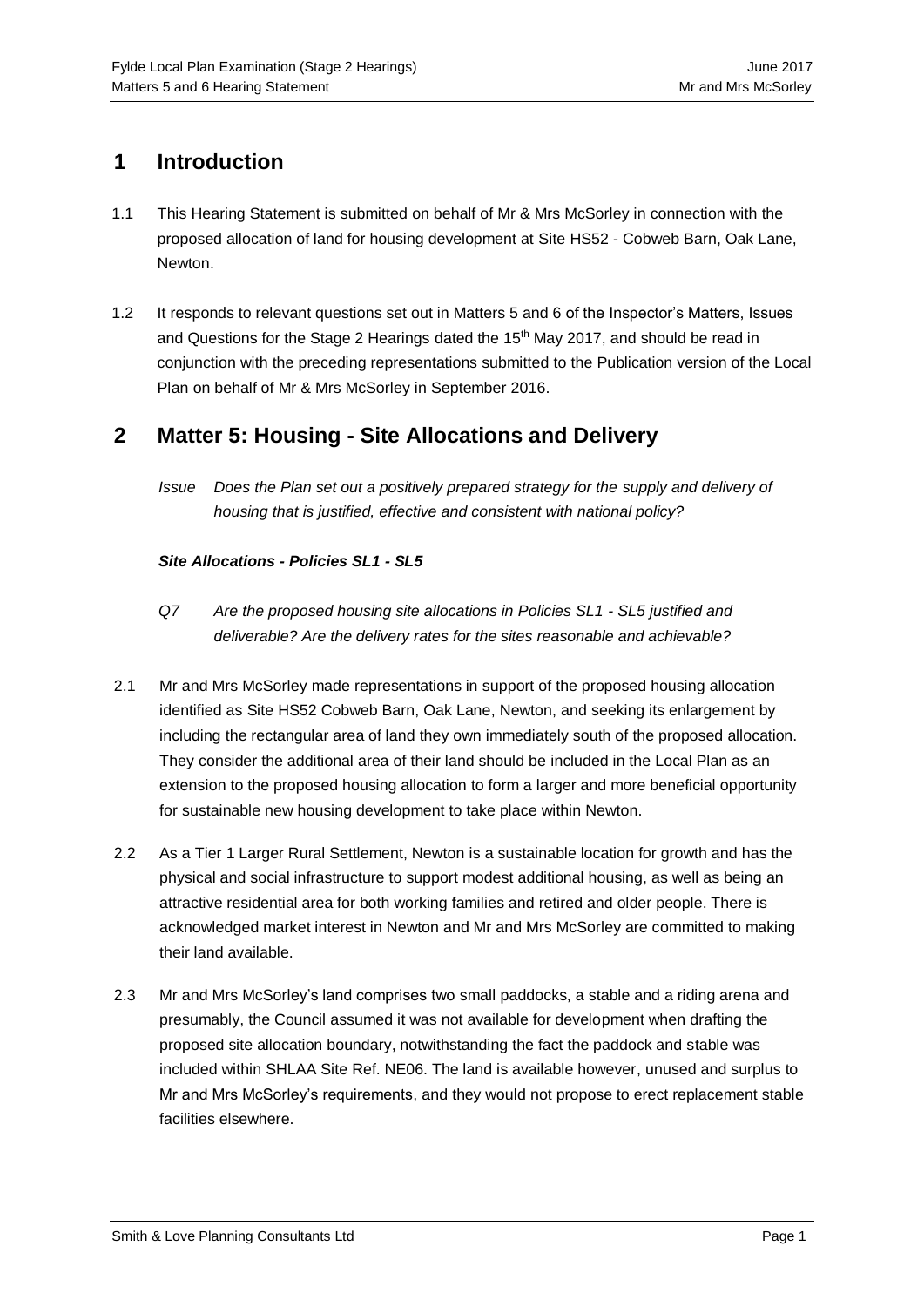- 2.4 Development of the proposed housing allocation in isolation would therefore sterilise the additional surplus land as it would become contained between existing and future housing and its subsequent development or beneficial re-use would be constrained. It would also no longer serve any visual or landscape benefit as open countryside on the edge of the settlement.
- 2.5 Incorporating this land into the proposed Site HS52 housing allocation is therefore the only logical solution for the land and for the proper planning of the village. The site is available, suitable and achievable and provides an enhanced opportunity to provide new housing in Newton. The opportunity to secure an enlarged housing allocation should not be overlooked and will form a logical rounding-off of development within this part of Newton, enclosed by the road network and existing development.
- 2.6 The proposed minor modification MNR011 of the Schedule of Minor Modifications of December 2016, indicates a correction is to be made to the boundary of the housing allocation Site HS52 - Cobweb Barn, Oak Lane, Newton, with a higher yield of 54 dwellings increased from 29. This indicates the Council may have supported Mr and Mrs McSorley's representations to enlarge the proposed allocation, however in the absence of a revised Policies Map it is unclear. It is requested that clarification is provided at, or ideally before, the Hearing on this matter, in the hope that the objection raised by Mr and Mrs McSorley has been favourably resolved.

### **3 Matter 6: General Development**

*Issue Does the Plan provide a robust framework for the management and delivery of*  development across the Borough that is justified, effective and consistent with national *policy?*

#### *Policy GD1 - Settlement boundaries*

- *Q26 Policy GD1 refers to development being focussed on previously developed land within and immediately abutting the existing settlements. Does this relate to allocated sites and if so are settlement boundaries drawn around them? Are the boundaries around each settlement justified?*
- 3.1 The proposed settlement boundary for Newton is not justified as it appears on the draft Policies Map to the north of Mr and Mrs McSorley's property and neighbouring houses, and to the south of the proposed Site HS52 housing allocation in Policy HS5.
- 3.2 The land excluded from the settlement boundary as currently drawn, includes theirs and their neighbours' rear gardens, which is previously-developed private land and not countryside, and ancillary domestic paddocks, stable and arena. The land to the east also excluded from the settlement boundary, includes further domestic garden and the residual area of underused